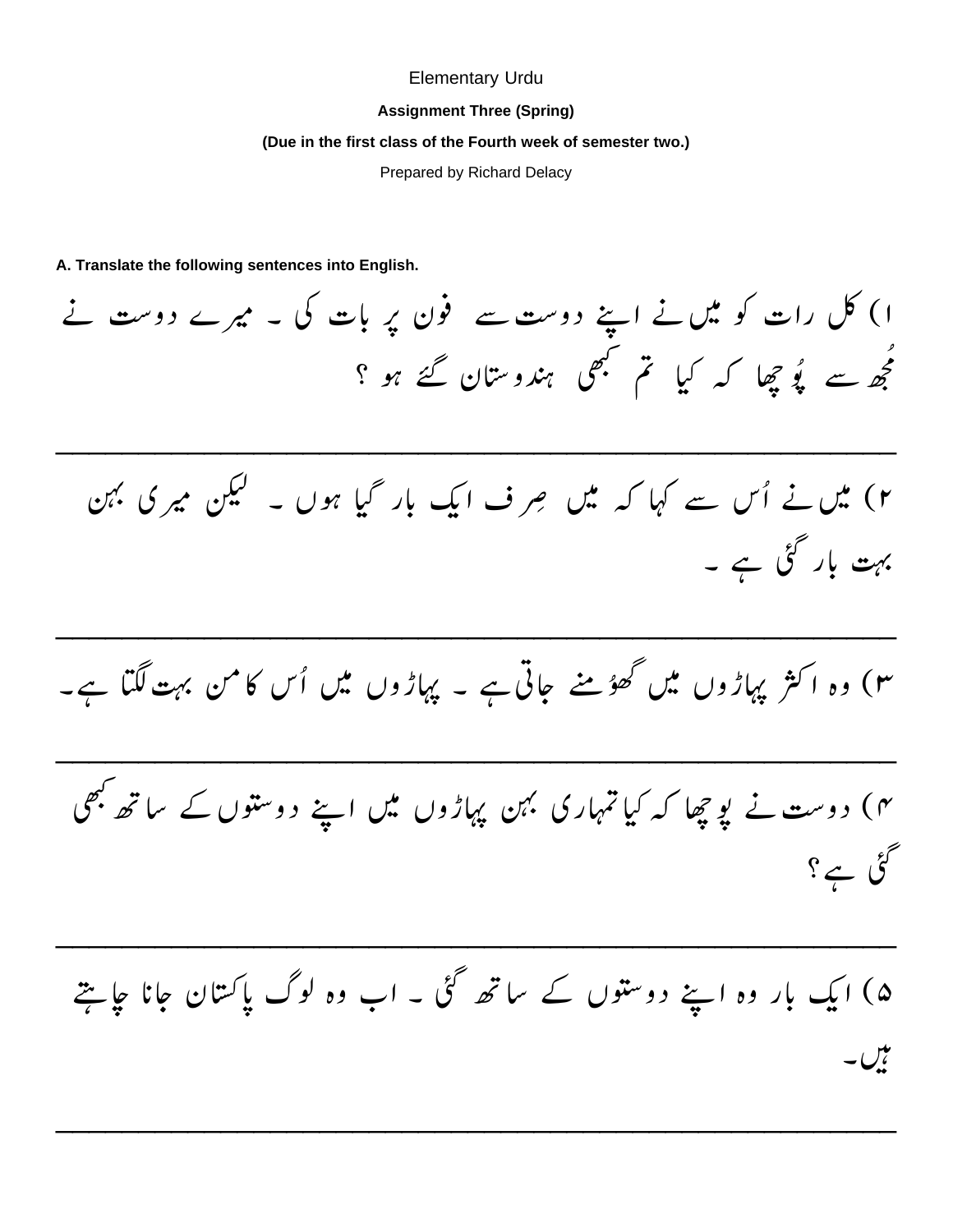## B. Translate the following sentences into Urdu.

1) My friend asked me on the phone (that) have you done your Urdu('s) work today?

2) I said that I have done a little work but I want to go the market with my (own) brother right now.

3) My brothers have seen a new Hindi film (Hindi's new film) But I haven't seen (didn't see) it yet (until right now).

4) Have you ever eaten pakora (did you eat)? It is so tasty and it is my favorite Indian food.

5) I used to eat pakora with my friends in New Delhi every (day in the) evening in the market. It was great fun. (much fun used to come)

Glossary

 $\pmb{\zeta}$ 

$$
\mathbf{c} \text{ only (adv)} = \mathbf{c} \mathbf{y} \mathbf{z}
$$
\n
$$
\mathbf{c} \text{ over, some time (adv)} = \mathbf{y} \mathbf{z} \mathbf{z}
$$
\n
$$
\mathbf{c} \text{ for (adv)} = \mathbf{y} \mathbf{z} \mathbf{z}
$$
\n
$$
\mathbf{c} \text{ for (adv)} = \mathbf{y} \mathbf{z}
$$
\n
$$
\mathbf{c} \text{ for (adv)} = \mathbf{y} \mathbf{z}
$$
\n
$$
\mathbf{c} \text{ for (adv)} = \mathbf{y} \mathbf{z}
$$
\n
$$
\mathbf{c} \text{ for (adv)} = \mathbf{y} \mathbf{z}
$$
\n
$$
\mathbf{c} \text{ for (adv)} = \mathbf{y} \mathbf{z}
$$
\n
$$
\mathbf{c} \text{ for (adv)} = \mathbf{y} \mathbf{z}
$$
\n
$$
\mathbf{c} \text{ for (adv)} = \mathbf{y} \mathbf{z}
$$
\n
$$
\mathbf{c} \text{ for (adv)} = \mathbf{y} \mathbf{z}
$$
\n
$$
\mathbf{c} \text{ for (adv)} = \mathbf{y} \mathbf{z}
$$
\n
$$
\mathbf{c} \text{ for (adv)} = \mathbf{y} \mathbf{z}
$$
\n
$$
\mathbf{c} \text{ for (adv)} = \mathbf{y} \mathbf{z}
$$
\n
$$
\mathbf{c} \text{ for (adv)} = \mathbf{y} \mathbf{z}
$$
\n
$$
\mathbf{c} \text{ for (adv)} = \mathbf{y} \mathbf{z}
$$
\n
$$
\mathbf{c} \text{ for (adv)} = \mathbf{y} \mathbf{z}
$$
\n
$$
\mathbf{c} \text{ for (adv)} = \mathbf{y} \mathbf{z}
$$
\n
$$
\mathbf{c} \text{ for (adv)} = \mathbf{y} \mathbf{z}
$$
\n
$$
\mathbf{c} \text{ for (adv)} = \mathbf{y} \mathbf{z}
$$
\n
$$
\mathbf{c} \text{ for (adv)} = \mathbf{y} \mathbf{z}
$$
\n
$$
\mathbf{c} \text{ for (adv)} = \mathbf{y} \mathbf{z
$$